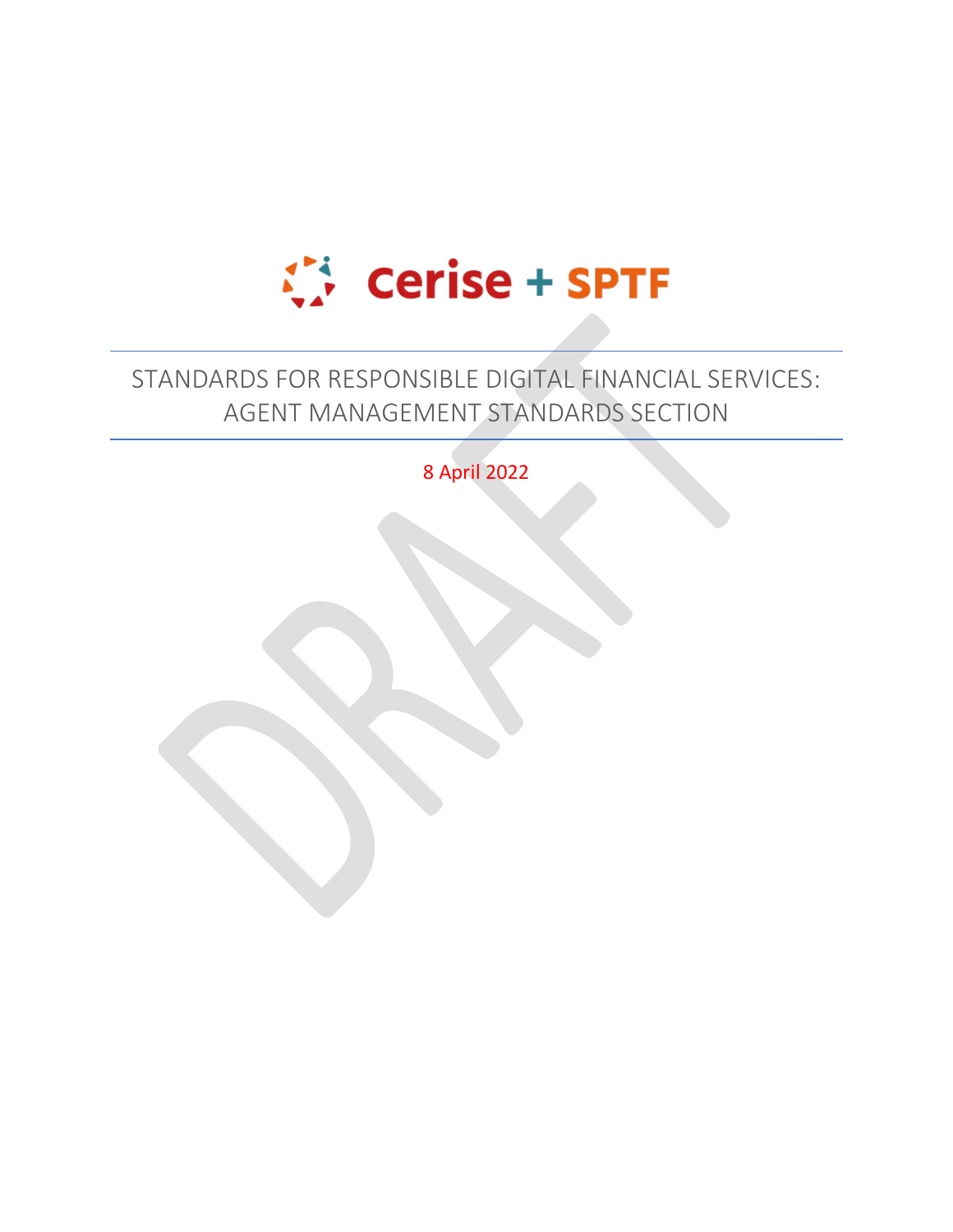

## **CERISE + SPTF Draft Standards: Agent Management**

*(as of 8 April 2022)*

### **Standards for Agent management**

- 1. Define criteria to determine how many agents the FSP needs and in what locations, and apply those criteria when deciding which new agents to add to the network.
- 2. Have an agent code of conduct.
- 3. Sign a contract with each agent that includes at minimum the following information:
	- a. what information that the agent must display in her place of business;
	- b. the code of conduct the agent must follow when interacting with customers;
	- c. the responsibilities of the agent in terms of recording and reporting transactions data;
	- d. the responsibilities of the agent in terms of participating in training;
	- e. agent base salary and incentive structure;
	- f. the consequences for violating the terms of the contract / under what conditions the FSP would sever the relationship with the agent.
- 4. Before launching an agent network, create a strategy for managing agent liquidity in each market, at minimum for urban versus rural markets.
- 5. Raise awareness among customers that they may encounter insufficient liquidity among agents and the implications of that on how they plan or manage their financial lives.
- 6. Evaluate and mitigate the risk of harm that agents incur because of their work.
- 7. Train agents up front on the following topics, at minimum:
	- a. the provider's policies, processes, products and services
	- b. the risks involved in the mobile money business, notably how to avoid fraud, and the mitigation strategies
	- c. good customer service
- 8. Provider refresher trainings on key topic to agents, on an ongoing basis.
- 9. When introducing a new product, train agents on that product.
- 10. Assess the effectiveness of agent training.
- 11. Build agent buy-in to the mission and vision of the organization through continuous engagement
- 12. Monitor each agent's adherence to the terms of her contract. Use both in-person and remote channels for monitoring.
- 13. Measure the level of activity for agents on a regular basis, at minimum in the following areas:
	- a. what types of transactions the agent completed
	- b. what types of transactions were request but the agent could not complete, and why
	- c. frequency of transactions
	- d. amount of transactions
	- e. which platform/app the agent uses to conduct each transaction
- 14. Use data to monitor early warning sights of agent distress, rather than waiting for actual default or other bad behavior by agents.
- 15. Analyze customer complaints data for insights on agent behavior.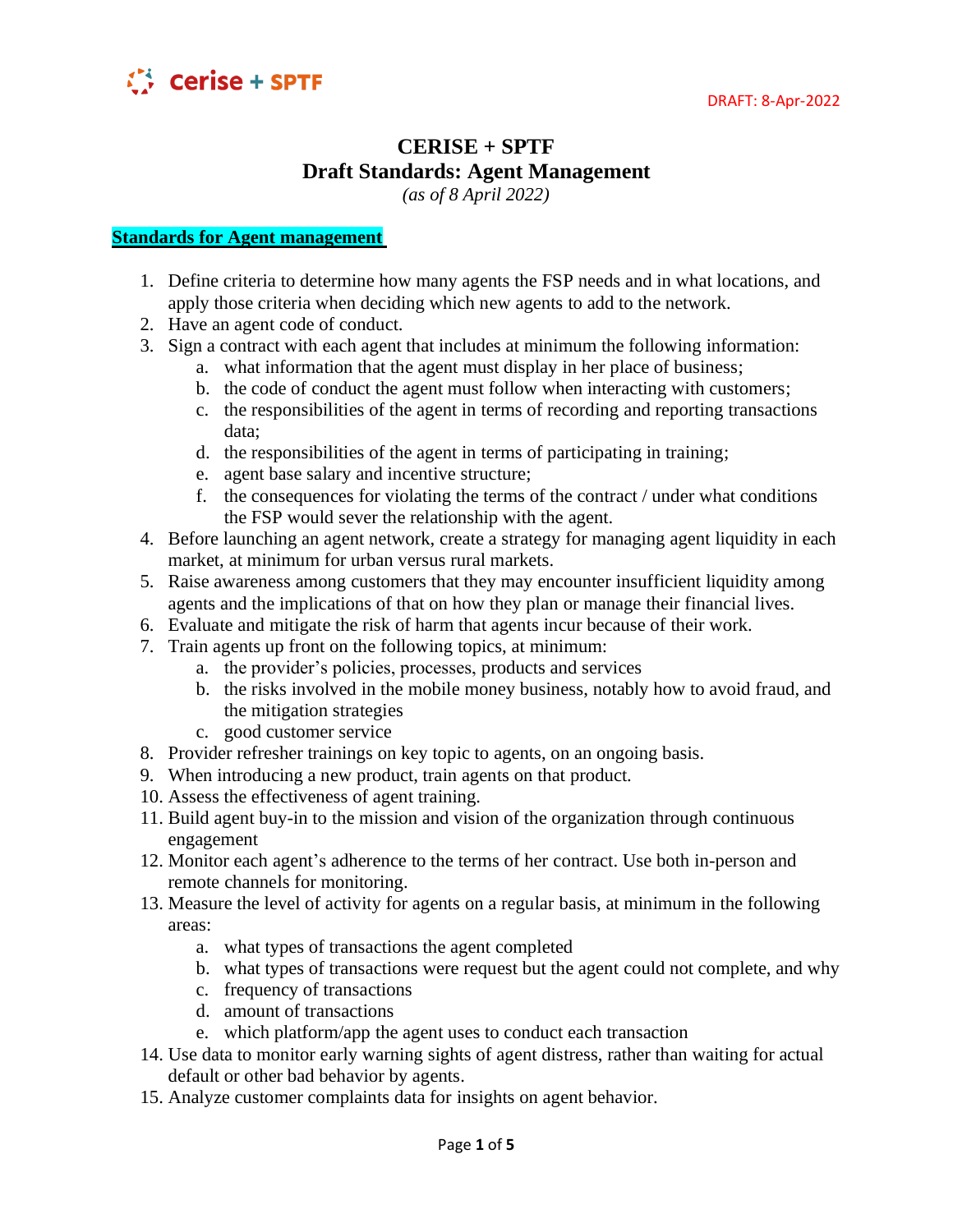

- 16. Implement a system of performance evaluation of agents. This system will include at minimum the following elements:
	- a. Defining the performance indicators to be used for evaluation
	- b. Defining the agent monitoring system
	- c. Sharing with agents what the evaluation criteria are and how the FSP will monitor agent performance
	- d. After an evaluation, share the results with the agent
- 17. Invest in experiential learning. Have your staff who are going to be responsible for agent management go into the field and observe how agents work.
- 18. Provide a channel that agents can use to ask questions/receive support on demand.
- 19. Conduct annual satisfaction survey with agents.
- 20. If the FSP operates in a country where the regulator or another stakeholder hosts a database of fraudulent agents, the FSP reports agents that it has blacklisted to that database and uses that database to conduct due diligence before signing a new agent.
- 21. When a new digital product launches:
	- a. Select agents for the pilot test that are among the most active in the network
	- b. Establish targets, incentives
	- c. Launch an awareness raising program
	- d. Provide more than one round of training for agents on the new product
	- e. Track data on how many agents are aware of or using the new product.
- 22. Consult agents about ideas for product design improvement.
- 23. Pay agents a base salary.
- 24. Have a business plan that allows for agents to make money.
- 25. Make it possible for customers to use agents with their same gender.
- 26. Notify clients when agent locations change or close.
- 27. Inform customers of the principal ways in which agents can defraud customers (e.g., unauthorized fees) and what channel the customer can use to report any concerns.
- 28. Define a theory of change for agents. What does the FSP provide (e.g., trainings, incentives, oversight) and how do the agents perform as a result?

#### Guidance on Agent Management-concepts, examples of real practice, and questions to address **Concepts**

- 
- Developing a network is not a linear process, it goes through many phases. The first phase is understanding how the ecosystem will work and to choose a technological platform that is reliable and adaptive to the environment the agents will operate. Two factors in the design include the type of terminal that will be used and the type of identification (biometrics or national ID).
- This is an iterative process. After market research, pilot, and launch, expect to need more research and more adjustments with agent network.
- Make sure you're leveraging technology to help agents in the network.
- The key success factors in launching the network are presence, service simplicity and liquidity.
- Agent network supply must precede demand. FSPs will have to set up the agent network and help clients learn to use it and trust it. After that, demand for it will rise.
- It needs to be very easy for clients to sign-up and use the agent network.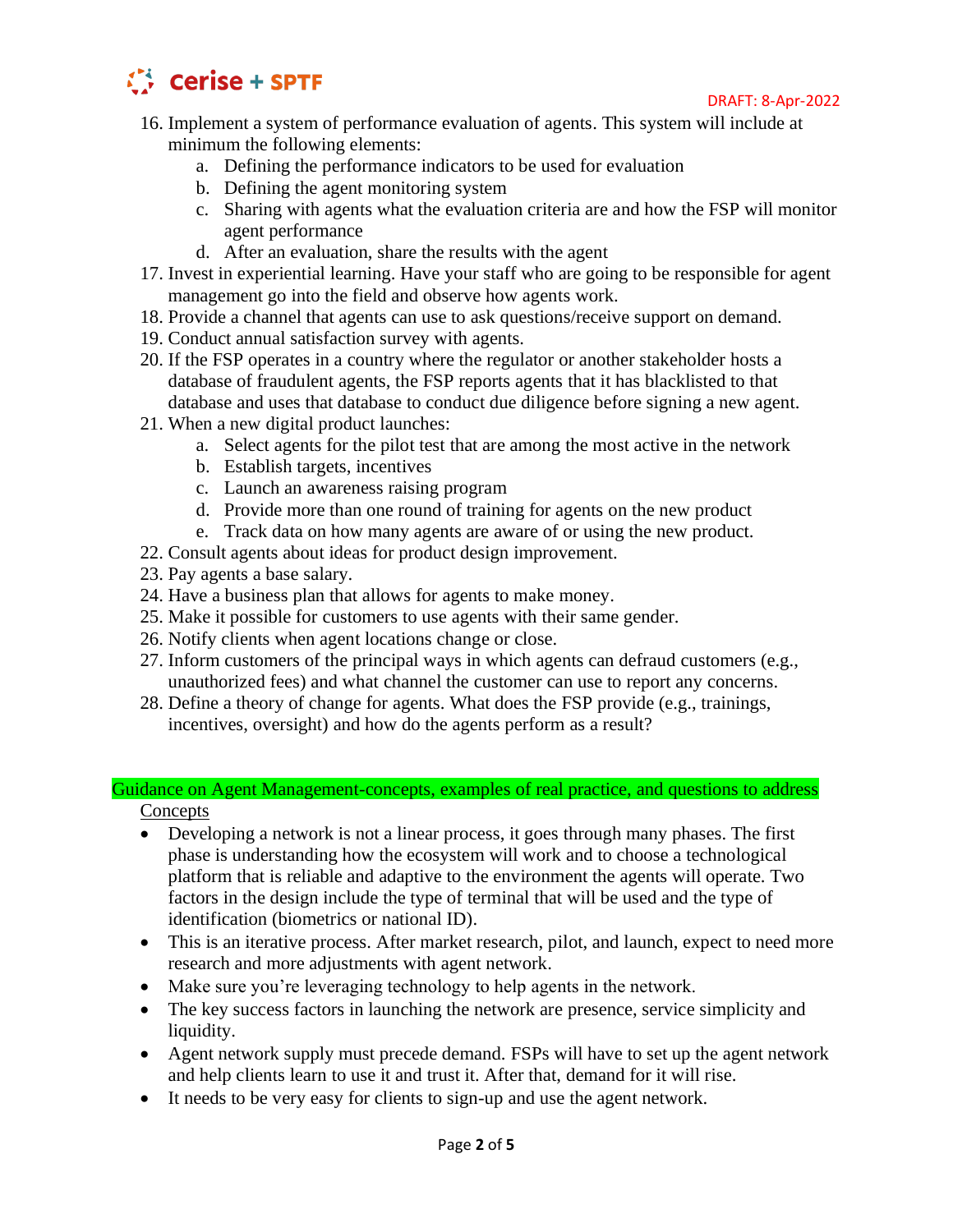

- The agent code of conduct should particularly include or emphasize these elements of client protection: Transparency, Fair Practices, and Grievance Redressal Mechanism.
- Think about using agents as people who deliver training to clients. One expert shared, "I would think it would be very useful to have agents to train clients and in return based on KPIs built, agents get compensated for the efforts by ANMs/MNOs."
- Regarding how to monitor agents, many experts recommended mystery shopping as a form of in-person monitoring, with the recommendation that the mystery shopper vary the time of day and time of month of the visits. Regarding remote monitoring, expert recommend that that FSP set up structures within its IT system to enable the easy collection and analysis of data related to monitoring agent activity.
- Assessing the effectiveness of agent training has multiple elements: the quality of the training materials/trainer, how much information agents retained, whether the training led to changes in agent behavior.
- Regarding setting up agent remuneration so that it is sufficient. The FSP may need to cross-subsidize rural agents with urban ones. Also consider what incentives the FSP will offer to agents and how many agents are appropriate in one area given demand. Ensure that an agent's work as an agent can give her sufficient income.
- One suggestion for promoting good agent quality is to have a probationary period with agents to test their performance before co-branding with them.

Examples of real practice

- [From FINCA] The FSP will also need to build trust by the owners of the stores who potentially will become agents for the FSPs. One way to do this is to hold townhalls so that potential agents can ask their questions and voice their concerns and hear the responses of the FSP.
- [From the Business Correspondent Federation of India (BCFI)] BCFI published an agent code of conduct. [Code of Conduct for Business Correspondents: Responsible Agent](https://fliphtml5.com/nsyw/fqwu/basic)  [Management.](https://fliphtml5.com/nsyw/fqwu/basic)
- [From MSC] There are a couple of providers who have created their own algorithms to assess liquidity requirement and can predict 98% accuracy that the agent will require a specific amount of money over this weekend. Some institutions are putting these predictive analytics into place and are telling agents how much liquidity they need. If there is a banking agent, large transactions happen. In terms of volume, it would be smaller, but the transaction size is larger.
- [From M-CRIL] To monitor agent activity remotely for fraud, use transactions data to create an understanding of the typical "velocity and value" of transactions and then set up a data analysis system to flag when activity occurs outside of the determined normal ranges.
- [From IPA]: One analysis for identifying possible agent fraud is to flag agents commonly doing transactions right below a whole number. This can be a sign that those agents were skimming cash.
- [Collected from multiple experts] Some ideas for building the strategy to manage agent liquidity:
	- o Figure out in advance before launching an agent network what you can do to help agents manage liquidity. Leverage technology in your solutions.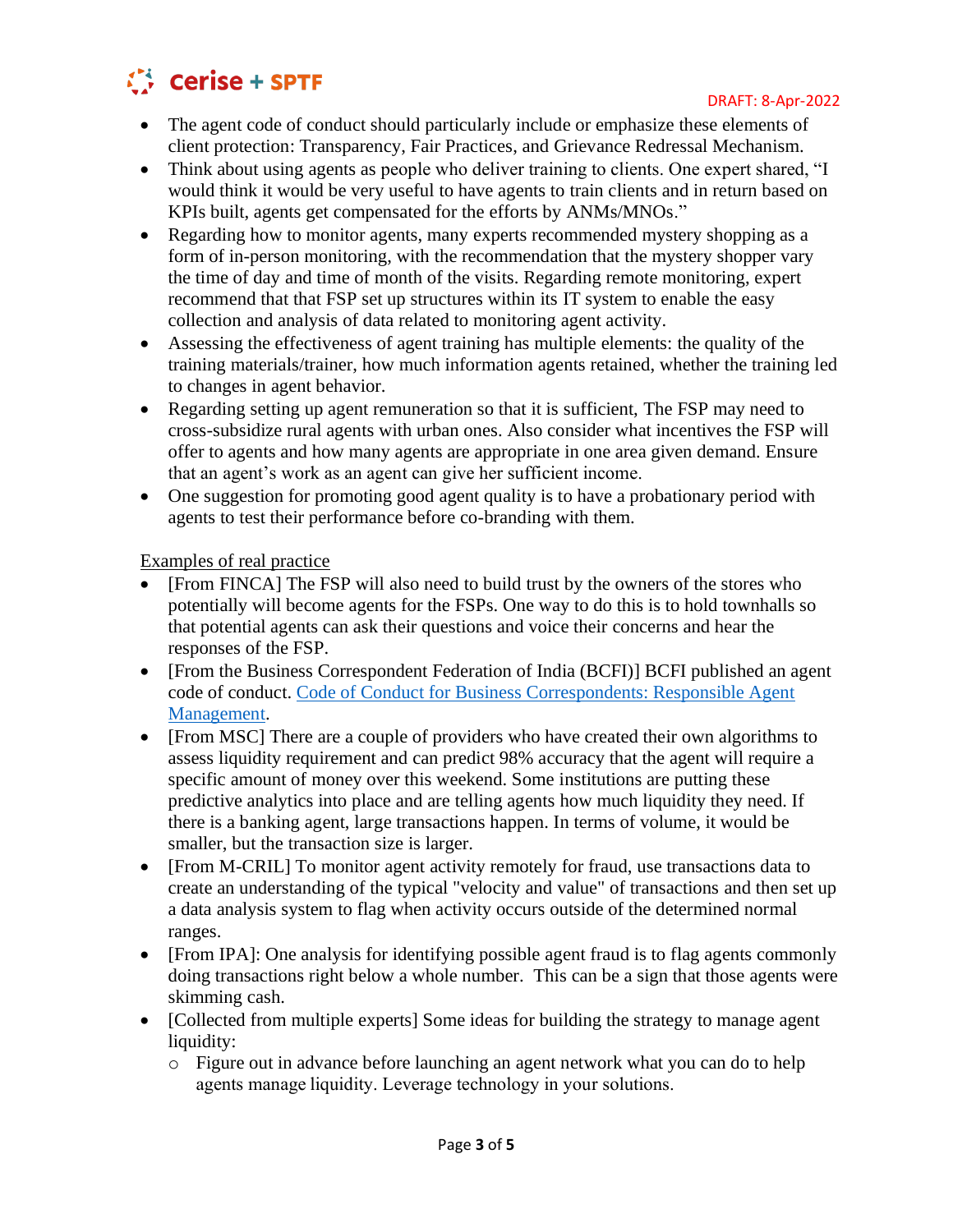

- o Study in advance the liquidity in various businesses and choose the ones that have sufficient cash to be agents.
- o Monitor which agent locations have high cash outs and take action to ensure liquidity in places where there is a large volume of cashing in and out.
- o Train customer service agents on what your liquidity shortage response actions and timeline will be, so when they receive complaints, they have a response.
- o Figure out whose job it is to resolve the issue.
- o Be aware of seasonal increases in demand. Knowing the level of activity, on average, per season, gives you data on how much liquidity is sufficient.
- [From 4G] Ideas for indicators to use to monitor agent activity and detect early warning signs of distress:
	- $\circ$  # customers opting in / registered
	- $\circ$  # active users
	- o Default rate
	- o Value (\$) of total transactions
	- o Number of transactions per month
	- o Revenue earned by agents
- [From 4G] Some ideas for building agent engagement with the mission are sharing success stories via a newsletter and offering recognition awards.
- [\[From a GSMA/MSC study](https://www.gsma.com/mobilefordevelopment/wp-content/uploads/2018/07/Distribution-2.0-The-future-of-mobile-money-agent-distribution-networks-1.pdf) an example of setting criteria to determine where to open new agent locations] In Uganda, Airtel partnered with insight2impact and Masae Analytics to use data analytics to inform its rural agent distribution strategy. To ensure agents remained viable, Airtel considered seven attributes of the customer call detail record (CDR) data, as well as data on mobile money transactions, agent location, and financial access points to identify key locations and place agents at unserved hotspots. The analysis revealed clusters with low mobile money penetration and the size of the cluster informed the level of resources Airtel could justify allocating to customer acquisition. [NB: the paper has other examples as well.]
- [\[From a GSMA/MSC study](https://www.gsma.com/mobilefordevelopment/wp-content/uploads/2018/07/Distribution-2.0-The-future-of-mobile-money-agent-distribution-networks-1.pdf) an example of reporting/sharing data on bad agents] "In Ghana, the regulator, Bank of Ghana, hosts a centralised database in which all providers are expected to share agent details for approval, including the coordinates of their outlets. Upon approval, all agents receive a unique identification number that is referenced by all the providers the agent signs up with. In the event of a fraudulent crime, the list is updated and incidents recorded against the agents' details, which providers can use as a reference when they conduct their due diligence checks."
- [USAID case study: Lonestar Cell MTN \(Liberia\)](https://www.usaid.gov/digital-development/2020-digital-finance-bright-spot-digital-payments-liberia) negotiated the commission percentages that would work for the various actors involved while providing sufficient profit to Lonestar Cell MTN as well.

Questions to address

- Many agreed with the general concept that the FSP should train, recruit, and incentivize agents to position them best to help the FSP achieve customer-centric results, but also noted that we need more specific ideas on how to do this.
- Many mentioned how important it is to pick the right kind of agent from the beginning, but we did not hear consensus on what specifically to look for. Some preliminary ideas: